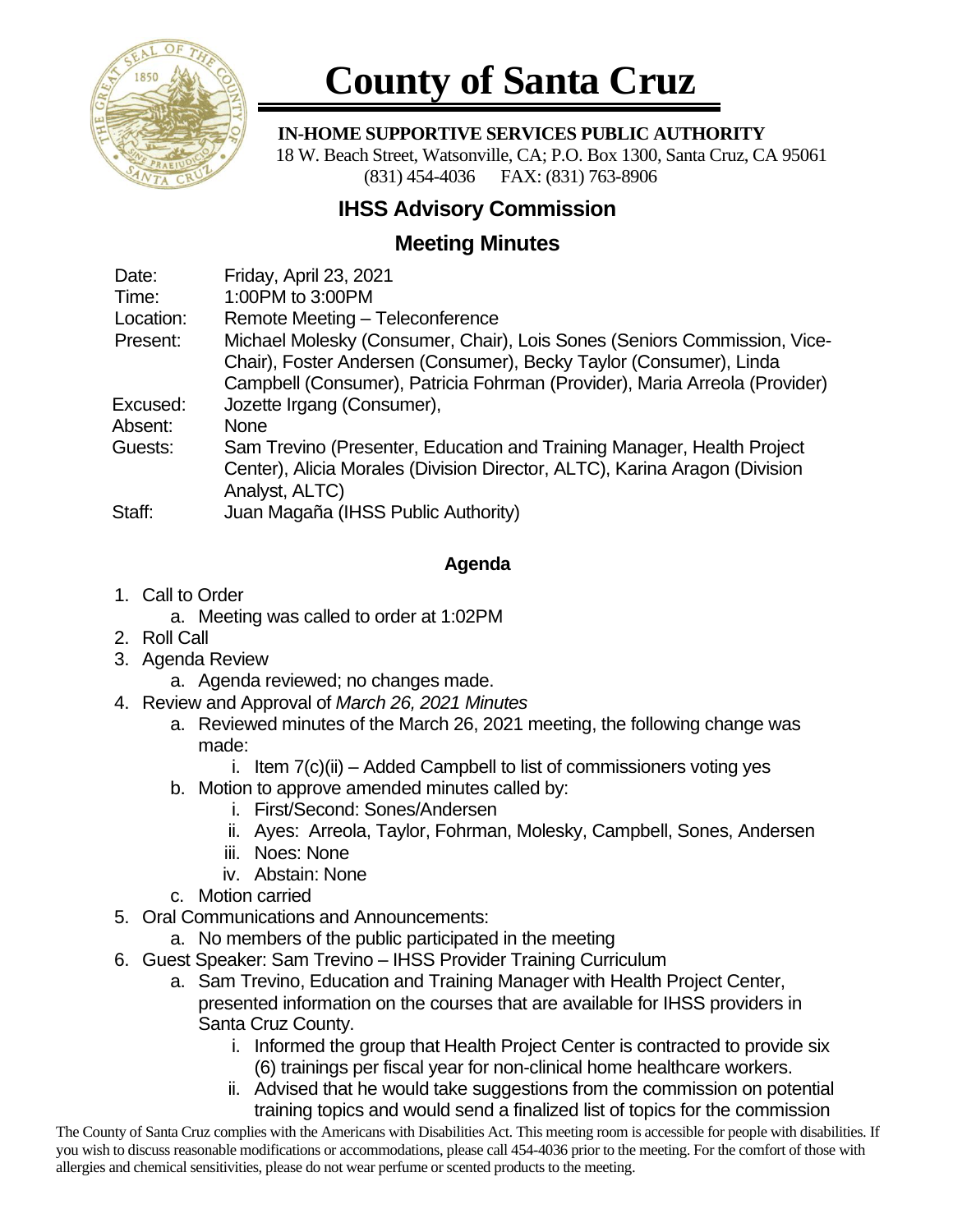to review and select the six courses that will be presented to IHSS Providers in the next fiscal year.

- iii. Informed that for this next set of trainings, the Health Project Center will have the ability to record the training sessions. They will be initially done as live presentations via Zoom but will also have the ability to offer the trainings in an on-demand basis.
- b. Commission members provided a variety of suggested topics.
- c. Staff reported that as soon as the list of training topics is finalized it will be sent to all commission members. The commission will review and select the six courses at the May meeting.
- 7. Updates/Housekeeping
	- a. Election of Officers
		- i. Staff informed that it is the time of year to elect new officers and welcomed commission members to self-nominate or nominate one of their fellow commission members to the positions of chair and vice-chair.
		- ii. Andersen called a motion to keep Michael Molesky and Lois Sones as chair and vice-chair, respectively.
			- 1. Motion was approved by acclamation.
	- b. Reminders from the Chair
		- i. No reminders provided
	- c. Topics & Speakers
		- i. Not discussed
	- d. Commission Vacancies
		- i. Staff reported that Becky Taylor's appointment as an at-large representative of the Commission on Disabilities was approved by the Board on April 13; this resulted in Taylor's former seat to become vacant. At this time, there are two (2) consumer vacancies and one (1) vacancy in the category of representative of county commission or staff (as currently allowed by county code).
		- ii. Molesky requested that commission vacancy information be included in each agenda from this point forward.
- 8. County Code Amendment
	- a. Staff reported that the proposed language changes to the County Code were included with the meeting packet. The changes reflect the changes provided by the commission and were updated by County Counsel.
		- i. The proposed changes were:
			- 1. Chapter 2.124.040 Membership
				- a. Section B to change to: Two current or former providers of In-Home Supportive Services;
				- b. Section C to change to: Three at-large members from any of the following: (1) A representative of an organization that advocates for people with disabilities or seniors; and/or (2) A representative who also concurrently holds a seat on either the Santa Cruz County Seniors Commission or the Commission on Disabilities. (3) If any at-large member seat above is vacant and not able to be filed by a qualified representative for a minimum period of 3 months, then an additional current or past individual user, or a family member of a user, of personal assistance services may be appointed to fill any vacant at-large seat.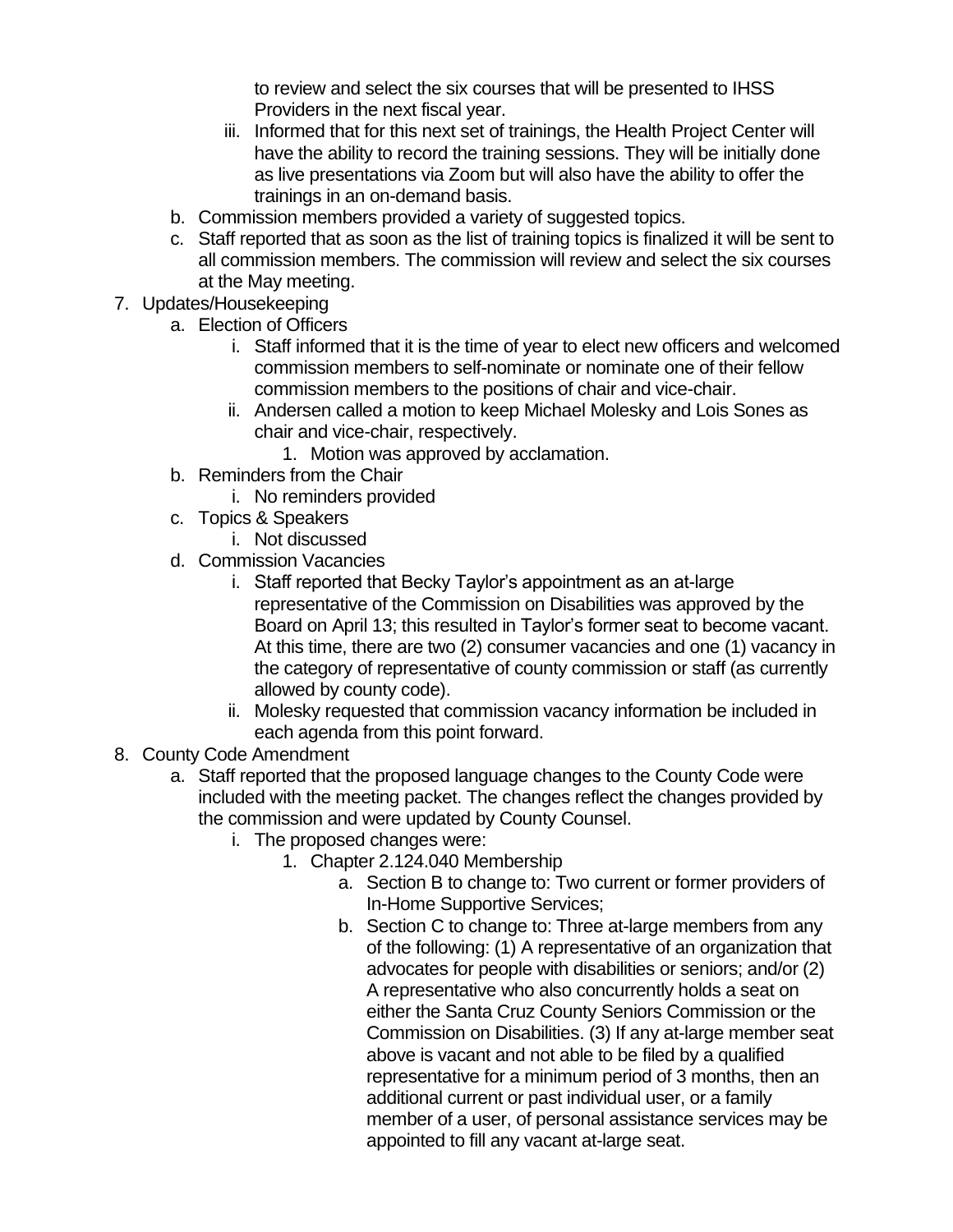- b. A motion was called to approve the proposed changes to the County Code
	- i. First/Second: Sones/Campbell
	- ii. Ayes: Arreola, Taylor, Molesky, Andersen, Sones, Campbell
	- iii. Noes: None
	- iv. Abstain: Forhrman, not present for vote
- c. Motion carried
- 9. IHSS Program Updates
	- a. Morales provided the following IHSS Program Updates
		- i. The department hired two retired annuitants to assist with overdue reassessments.
		- ii. We are making progress on getting back into compliance on overdue reassessments. We had a significant backlog due to the various events of 2020 and having 5 SWs on leave last year.
		- iii. We received approval to fill the third IHSS supervisor vacancy and are hoping to have that position filled within the next month.
		- iv. Attaching the most recent EVV update.
		- v. We have our annual CDSS QA monitoring visit next month.
		- vi. The county is in the process of gathering the operational objectives for the 2021-2023 strategic plan. For adult services, we identified the following objectives:
			- 1. Disaster response work with partners to better address the needs to older adults and individuals with disabilities
			- 2. Roll out of the Master Plan on Aging identify key partners in the community
		- vii. Vaccines-most options for the homebound vaccines are on pause for now as they were relying on the J&J vaccine. There are multiple avenues to secure a vaccine and the Health Services Agency's website will have the most up to date information.
- 10.Public Authority Updates
	- a. Staff provided the following Public Authority Updates:
		- i. Public Authority staff continue to provide all services remotely. All interactions with the public are done via phone, email, or regular mail.
		- ii. Provider Recruitment this has become a priority for us as we continue to have a shortage of providers. The Public Authority has begun posted recruitment info in its Facebook page and staff did targeted flyers in the San Lorenzo Valley. Staff is also looking into holding a "virtual" recruitment via Zoom or other medium.

#### 11.Subcommittee Reports

- a. Seniors Commission (Sones)
	- i. Sones reported that 87% of seniors in the county have been vaccinated; there will be a Master Plan on Aging kick off event on May 19<sup>th</sup> at 10AM via Zoom.
	- ii. Molesky informed the group that the Seniors Commission report will be retired after this meeting and staff will obtain the minutes from the Seniors Commission meeting and will include them with the meeting packet.
- b. Commission on Disabilities (Taylor)
	- i. Did not meet this month.
	- ii. Molesky informed the group that the Commission on Disabilities report will be retired after this meeting and staff will obtain the minutes from the